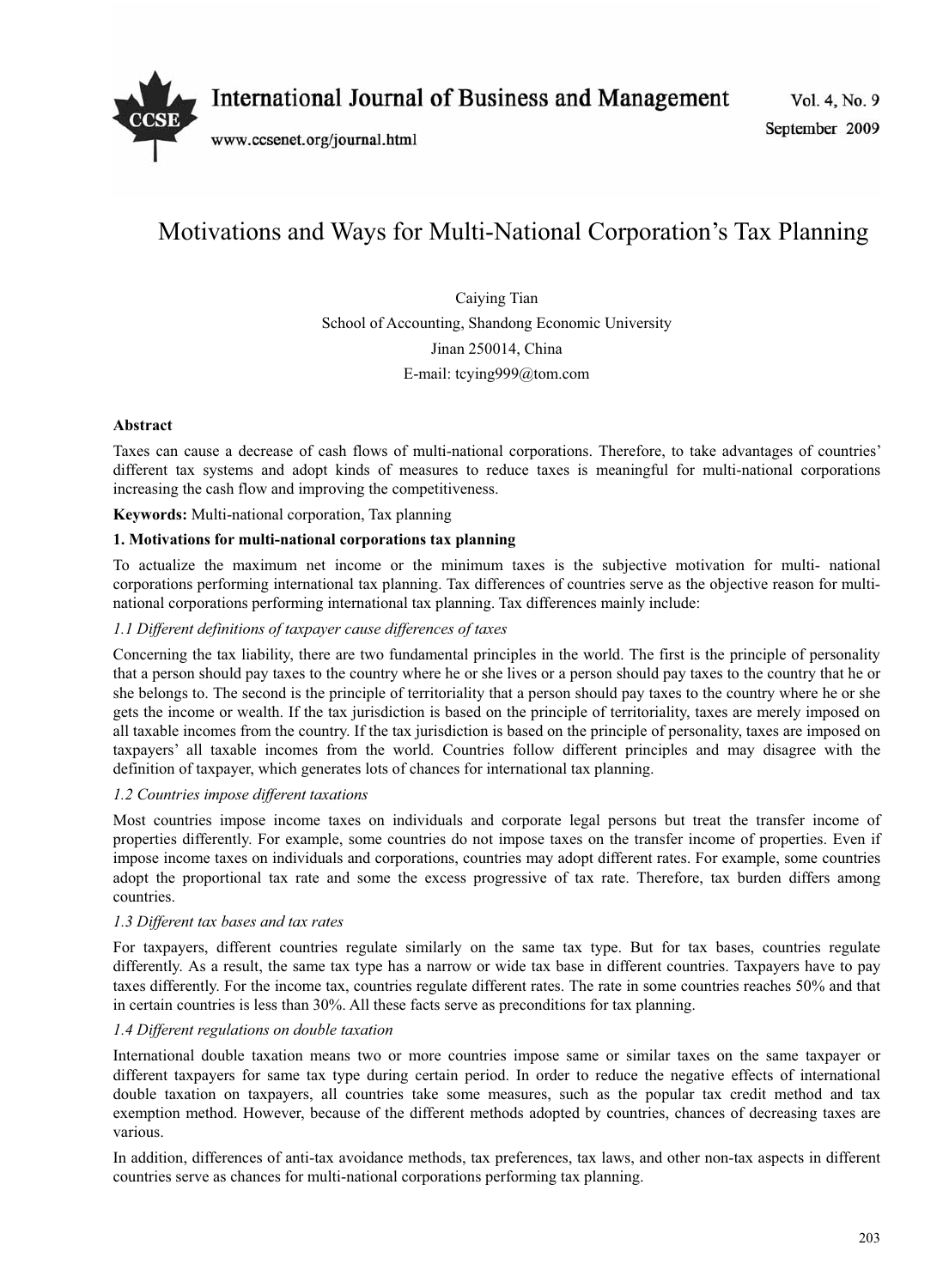#### **2. Main methods for multi-national corporations tax planning**

#### *2.1 Avoid being a residential company of high-tax countries*

If a multi-national corporation is regarded as a residential company by one country, it must take a comprehensive tax liability to the country. In other words, the corporation should pay taxes for its income from the world. Therefore, the residential company in a high-tax country has to pay higher taxes than that in a low-tax country. Multi-national corporations can reduce its international taxes by avoiding being a residential company of high-tax country. Because different countries have different identification standards for a residential company, taxpayers should take different measures. For example, American tax law regulates that all companies registered by America Federal or State laws are the "legal residents" of America, no matter whether the management institutions locate in America or not, and no matter whom the stock right belongs to. Therefore, in order to pay less tax in America, the only way is to avoid being a "legal resident" of America.

#### *2.2 Select favorable foreign operations*

As a multi-national corporation determines to invest in foreign countries or start businesses, it has two kinds of operations: build a permanent establishment or form a child company. To form a branch agency has five advantages in the tax aspect as follow. (1) The branch is merely a subsidiary unit or agency of the general corporation outside. The complicated register procedures in the host country are not necessary. And it does not pay the capital register tax and the stamp tax. (2) The general corporation and the branch belong to the same legal economic entity. As the branch pays interests and franchise fees to the general corporation, it does not pay provision for income tax to the host country. (3) The branch is not an independent legal entity. It is not necessary for the branch disclosing more financial information. Therefore, the branch can escape from the supervision of the host country easily. (4) According to the international tax practice, branches in foreign countries can use the losses to balance out the profits of the general corporation in the world. At the very beginning, branches are always in losses. Using the losses to balance out the profits of the general corporation can reduce the taxes of the general corporation in its residential country. (5) Avoid the international double taxation. Advantages of a child company include three aspects as follow. (1) The child company is a "legal resident", which can appreciate all preferences listed in tax convertions signed by the host country and other countries. The branch is a "non-legal resident", which can not appreciate the same preferences. (2) If the country where the mother company lives apples the tax exemption or indirect tax exemption, the double taxation issue can be avoided effectively. (3) The child company can appreciate the tax deferral. The multi-national corporation should make specific analysis based on practical conditions and makes choices.

#### *2.3 Perform tax avoidance by a transfer pricing mechanism*

The essence of multi-national corporations performing tax avoidance by transfer pricing is to transfer the profits from a high-tax area to a low-tax area. Main methods are: (1) Adjust child companies' product costs by transactions. (2) Adjust child companies' product costs by materials and parts. (3) Adjust and control profits by trading fixed assets, such as machines and equipments. (4) Adjust and control profits by supplying technologies, management, and ads. (5) Adjust and control profits by transferring virtual assets, usually in form of franchise fees. (6) Adjust and control profits by renting, usually in form of setting prices internally. (7) Adjust and control profits by loans. Control the flow of profits by controlling the interest rate of loans. (8) Adjust and control profits by management fees. (9) Adjust and control profits by cash flows. Produce bad debts in purpose and increase or decrease expenses in order to transfer profits.

# *2.4 Take advantages over international tax conventions*

In order to avoid the international double taxation, relevant countries usually choose to sign bilateral conventions. In these conventions, contracting parties will make restraints or concessions. For example, decrease the rate of withholding tax imposed by the source country for the income gained there. Apply tax abatement or tax exemption for some items. Only the residents of contracting countries can appreciate these preferences. However, the residents of non-contracting countries can get benefits from the tax convention signed by the two countries by a delicate arrangement. For example, Japan and America sign a mutual preferential tax convention. Japanese banks can appreciate a 50% discount of rate of withholding tax as they get interests of loans from American residents. If similar businesses happen between a Chinese bank and an American company, namely the Chinese bank offering loans for the American company, the Chinese bank can entrust a Japanese bank to collect the interests from the American company since there is no similar regulations between China and America. By this way, the Chinese bank can pay less tax. See to the Figure 1 as follow.

# *2.5 Actualize tax avoidance by international tax shelters*

Firstly form a special firm. Then transfer wealth, profits, and other incomes to the firm by virtual intermediary businesses and a transfer pricing mechanism, which can reduce or avoid the high taxes of the mother corporation or other child companies in the host countries. In general, by forming a trade company, a stock controlling company, a financial company, or a trust company in tax shelters, the multi-national corporation transfer its incomes gained in other areas to the company in international tax shelters, achieving the goal of reducing taxes or tax exemption.